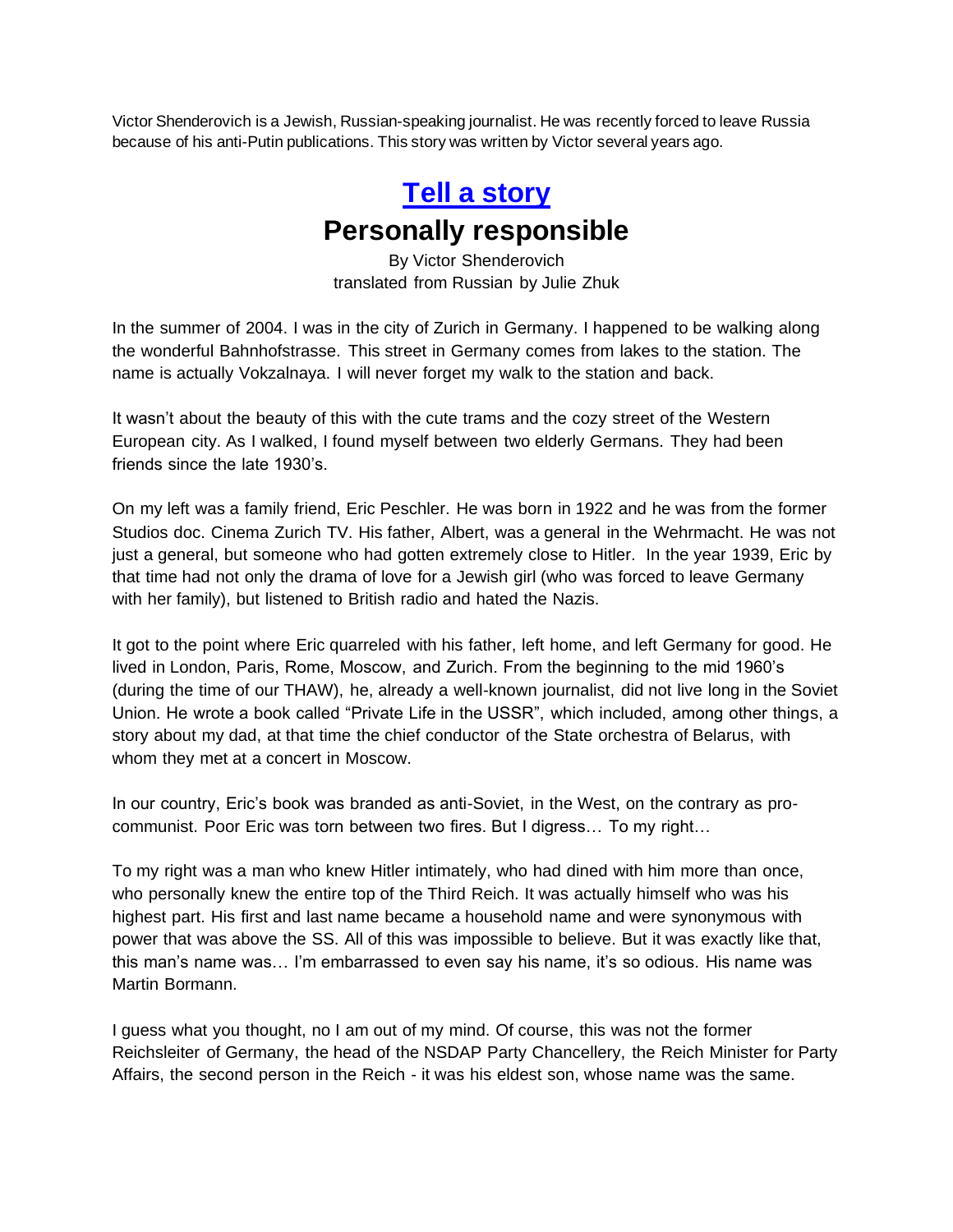Here are some transcripts from our conversation (handwritten in the hotel room from that evening) in English, sometimes we would switch over to French with German inserts, which Eric would translate for me. The strongest feeling that gripped me then and, in fact, has not left until now, was and is a feeling of closeness of THAT war and THOSE people. All of those and all of that we know from feature films and from the old black-and-white chronicle, with its texture creating, as it turned out, a false sense of the remoteness of those events and the lives of those people. It felt like it all happened yesterday. Speaking to Bormann, mostly listening to him, this feeling I had inside of me only intensified. Not mentally, but by feeling. It arose suddenly, when having met him and already knowing who he was, I shook his hand and everything instantly became recent.

I decided to ask him carefully… "Did you have to shake hands with Hitler? His response was, "of course many times." He looked at me warily and he said, "I hope it doesn't cast a shadow on me now…" I looked down embarrassed by my question and looked him in the face and said "of course not".

I felt like I should not have asked that question and was now asking him to forgive me for this instinctive question. He somehow could sense exactly how I was feeling and smiled kindly at me. Nevertheless, the fact that only one palm (!) separated me from an unimaginable handshake made a physically strong impression on me. Martin said: "Hitler was my godfather. Can you imagine my attitude to this, considering that I later was a priest for a long time?".

"No, I can't even imagine how you feel," I admitted dazedly. To that, he nodded silently. Martin Bormann Jr, was a doctor. He worked in Africa for a number of years, he was a Catholic priest and a missionary. He treated people, reading sermons to them, and tried to morally help them.

He said, many times he had been advised to change his surname. Aber…

"But I didn't think it was right. I thought to myself, this is my destiny, my cross, and I have to carry it out. My dad was a good father, caring and understanding. I love him like a father. At the same time, he like all Nazi leaders wasn't just a criminal. My father was a monster, and if he was on trial at Nuremberg, he would be more deserving of execution than Ribbentrop."

"Martin '', I said, thinking about what I had heard "how do you manage to divide him into ''father" and ''other" in your attitude towards your father? How do you combine your love for him with such a clear condemnation of him as a nazi criminal and, as you say, a monster?

- You know, first of all, monsters also take care of their children! He smiled mirthlessly. Secondly, you are simply too young. For me, this is a long-term issue. My father's crimes, the fact that he was one of those who sent thousands of people to their death with his signature, causes me a completely unambiguous attitude. And the fact that he was a loving father - this applies only to me and my brothers and sisters. What matters more my feelings or the death of millions of people.

Everything is clear here. When we see each other at rare family gatherings, we never drink to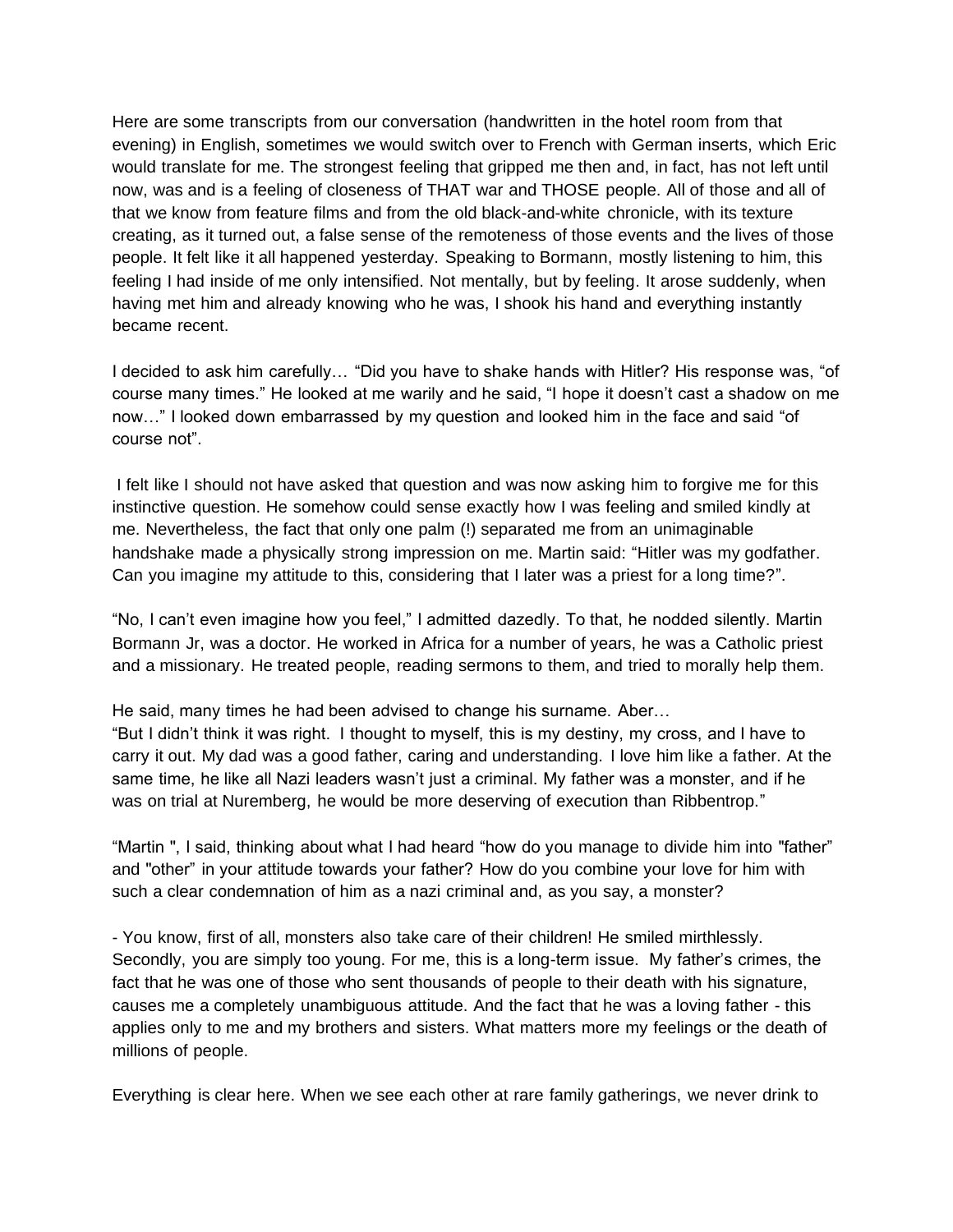him… how do you say it in English?... the kingdom of heaven. We drink only to our memory of him as a father and to the salvation of his soul, which I don't believe in.

For a while we walked in silence. A few cars drove past us quietly. A tram rang out. Passers - by walked past and towards. I thought how strange - they have no idea who this gray-haired man is, and what we are talking about. -You know, said Bormann, - all my life I tried to atone for the unimaginable sin of my father before the world. I don't think I made it. I don't think it's even possible. So… "He wiped at his wet eyes. "But I tried."

"You didn't have to," I wanted to say something kind to him. The son is not responsible for the father. -Oh no! He raised his head sharply. - How does, he answered. Morally. And the son for the father, and the father for the son.

What you said is made up to alleviate the guilt. *We are responsible for any person close to us*. I always say this in my sermons. Just by being close. Even for a friend. And everyone feels it, but not everyone takes the trouble to realize this and say it outloud. Ja-Ja Martin," Eric suddenly said in German. – "du hast absolut recht", - and, looking at me, shaking his hand in his direction. - He is absolutely right.

"We, the children of the leaders of the Third Reich, bear our cross," Martin continued. - The daughter of my friends Katrin Himmler, the granddaughter of Ernst, brother of Heinrich, she is a historian, political scientist. She did a lot to expose many of the Nazis who fled. She traveled a lot around the world. However, she also left her last name. Her research on the Himmler brothers provides a true picture of their family. This was a family of mental freaks.

Do you know what citizenship she took? -Switzerland? -Not. - USA? No, you won't guess. - Ja ja Eric said suddenly expressively raising his eyebrows without a smile. -Well let's say the most radical, - I dared, - Russia? Not!

"I give up", I confessed sincerely. - She is Israeli citizen. Her husband is a general in the Israeli army. For a second as I continued to walk slowly, I felt numb. - "Well, you know! I chuckled and almost laughed. - I can imagine the look on the faces of the border guards when she enters Israel, and they see her name!

- That's for sure! Martin didn't smile. Everyone knows this name there, but she left it on purpose so she would never forget her family's past. I stopped grinning and then realized that my humor, no matter how funny, was not appropriate. -Ja-Ja! - with the same eccentric expression confirmed by Eric.

"Gudrun, the daughter of Heinrich Himmler, who considers him great and innocent of anything, hates Catherine, hates Martin, hates me, she hates us all. Her soul is a mystery. -Eric fell silent and walked, looking ahead of him on the sidewalk.

-Martin- I dared to ask, "-sorry for the question, but ….what do you remember the most?"

"- You know I could tell how Hitler was a vegetarian, how he had dinners, how as a teenager I loved him and called him Uncle Adolf, I was named by two names, including Adolf in his honor. I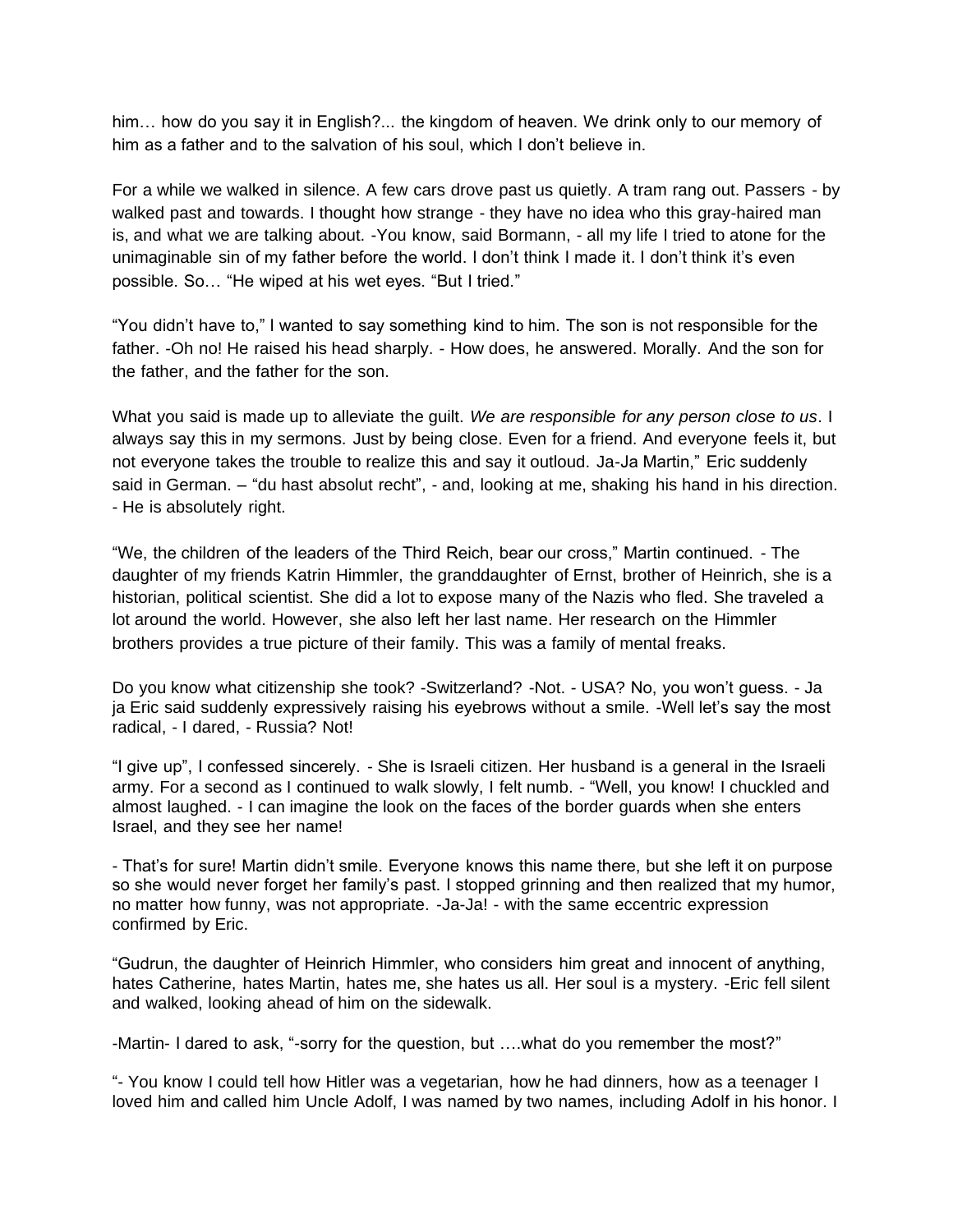don't use this name, as he taught me to draw, and how I liked it, but I didn't like his large nose when he leaned next to me and explained how to apply watercolor strokes, but what a soft and mesmerizing voice he had. And how horrified I was when I found out the truth about him, about my father, about everything… I could tell a lot, but none of that matters".

-You're wrong, I tried to argue - it does matter. "No" he replied calmly "it doesn't". What matters is the case, which was already after the war. I had already taken to becoming a priest, but there are moral situations that even a priest has no answers to. This is a case that I have talked about many times in interviews and on television as well.

People came to me, I listened to their confessions and tried to help them and inspire them. Once a former Wehrmacht soldier came to me. He said that during the uprising in Warsaw he was among those who cleared the cellars from the rebels. There was a little girl who was about five or six years old, suddenly jumped out of one basement and ran.

She stumbled and fell not far from this soldier. He wanted to pick her up and save her, but suddenly he heard the cry of the chief lieutenant: "Klaus! Poke this creature with a bayonet!" And he, obeying the order he pierced her with a bayonet in the chest. She didn't scream, she suffocated, everything happened within seconds. Breathless, she looked at him and it was at that moment he realized he had done something unimaginable. With which he could not live and he snatched the bayonet from her body. After that the Oberleutenant to kill him.

He found him a couple of minutes later, lying wounded from automatic fire from the windows. And instead of this officer's rescue, which was due according to the instructions he hit him several times with the bayonet. His confession came twenty years after the war, but since then, this ex-soldier-turned- postal clerk had never married or had children.

According to him, he could not look in the eyes of any children. A lot of time passed and he lived with that memory. He said, "G-d won't forgive me, I can't imagine what will happen to me for what I have done." Even as a priest I didn't know what to say to him. A week after coming to see me, this man hung himself. I'm afraid to say it, but he probably did the right thing. I am probably the wrong priest.

We walked in silence for a few seconds. -No, - I dared to say, - I think you are the right priest. Bormann looked at me with an almost hopeless look, at the same time filled with a certain hope.

-You understand, - he continued - this is not only a real story, but also a metaphorical one. That's how most people are. Then they will understand everything. Even now they understand, but at the moment when the life and fate of other people depend on them, they obey the order.

They obey the idea. You have to be a whole person and constantly think about what you are doing and most importantly, not be afraid to be yourself, not be afraid to resist orders, so as not to do something monstrous at a critical moment. -So, what, - I decided to ask, - do you think he is forgiven?

-Yes. Bormann looked at me in surprise. -He's forgiven. -How? He didn't kill on purpose. He did it out of the inertia to carry out an order and that was why he suffered so much. Neither Himmler, nor Goebbels, nor my father would have suffered from such a trifle as a murdered girl.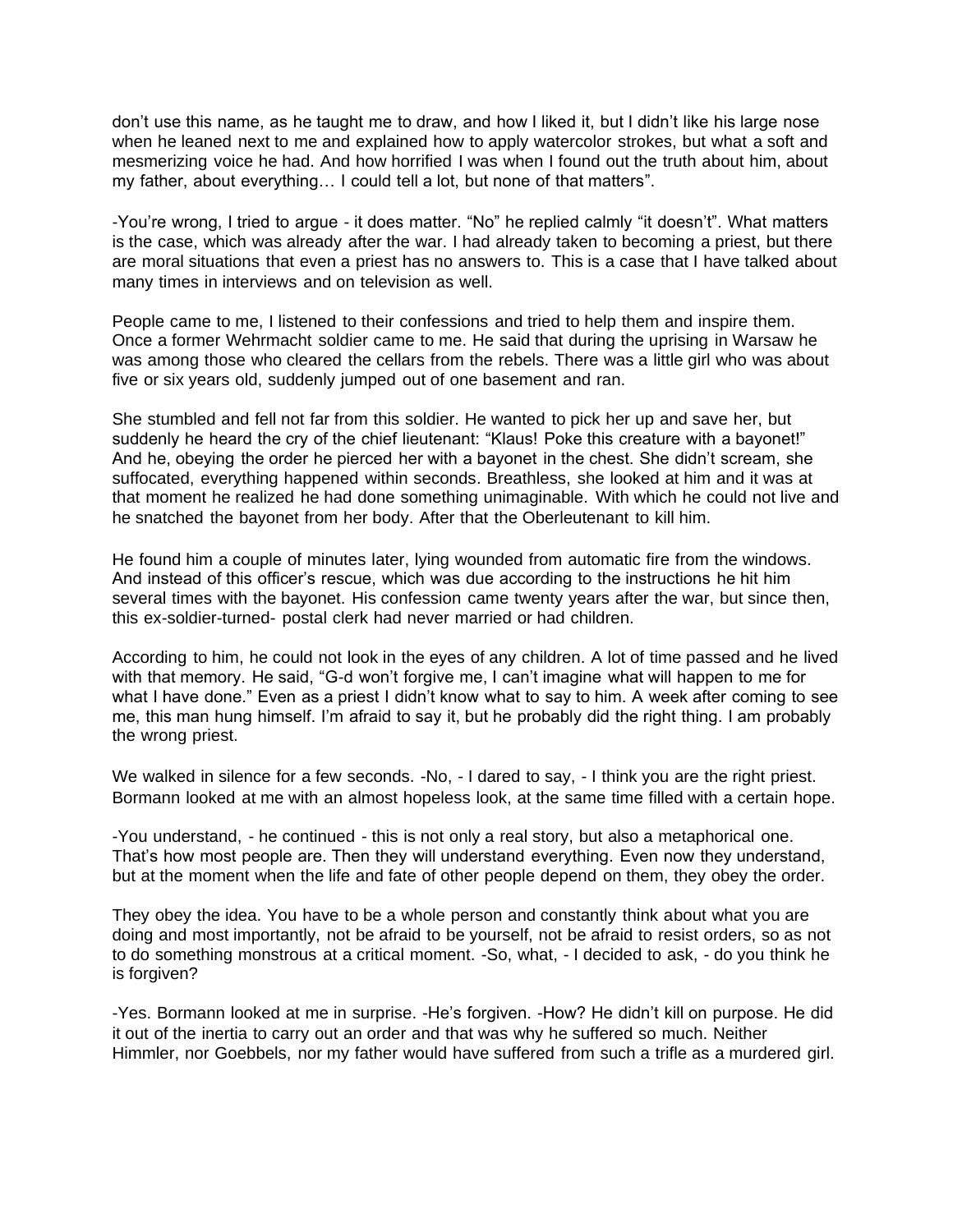An unpleasant picture, - he made an elastic gesture with his psalm in the air, - but it didn't cause either physical or ideological discomfort. The girl was also Jewish, although I am sure he cut the air in front of him with his hand - that in their hearts they all understood that this was contrary to nature, that it was criminal, and that they would have to pay for it. I am sure they were aware of this.

The soldier was a Nazi purely formally and in the end he punished himself. Therefore, he is forgiven. -Nien-nien, Martin! - Eric suddenly spoke again in German and shook his head negatively in small movements.

-I disagree, to forgive means to remove the event. He cannot be forgiven, here I agree with the Jews and believing Jews.

Our Christian "forgiveness", thanks to which Christianity conquered half the world, has corrupted everyone! Repent and you will be forgiven! This is deceit! That's impossible. I'm sure Judaism is closer to the truth.

It is like this: everything that you have done regardless of your repentance, remains with you forever. Beat at least your forehead against the wall and assure you the sincerity of your repentance- nothing will change. Repentance is important. It defines you in your moral movement, but it does not remove the events and does not remove your guilt. And we Christians, are comfortable! We are betrayed, repented, and as good as new!

- Eric! Bormann exhaled indignantly. "To speak like that is a great sin! Repentance is not just words, it is awareness and suffering! Suffering of the soul and often of the body! Man needs a revival! That's right this is exactly what Christianity has conquered almost the whole world, because it is this unique opportunity that the Lord has given us.

Martin flushed with emotion and smoothed his hair. -You see Kotya"- Eric suddenly called me a childhood nickname and nodding towards Martin, said sarcastically, - the Lord gave them! I love these children! Eric looked ironically at Bormann, who patiently accepted his gaze.

"He's a Catholic," Eric shook his hand again in Martin's direction, and then poked his chest with his index finger. - I'm a Protestant. Basically Jewish. However, I am not a believer, but most importantly he is younger than me. When I was younger, that was a big difference. Even now you see he is still not mature enough to understand something!

Martin, pursing his lips, seemed to look at him with regret. Eric, leaned slightly in my direction, reached out behind me and patted Martin on the shoulder. He smiled. They almost hugged behind my back. I'll just tell you what, - Bormann looked at me.

- Never believe if someone who is German or from Germany says that he did not understand something. It is a lie. Everyone understood perfectly. -Ja ja, -Eric again shook his hand in front of him, - here he is right! -People lie to look morally innocent.

- Saying this, Martin tilted his head to one side becoming like some biblical character from the paintings of the Renaissance. - For the sake of feeling their own innocence, for the sake of feeling their rightness, people lie to themselves and believe in their own lies. I am afraid that in their mass, if not in the main, people are not rational and not moral.